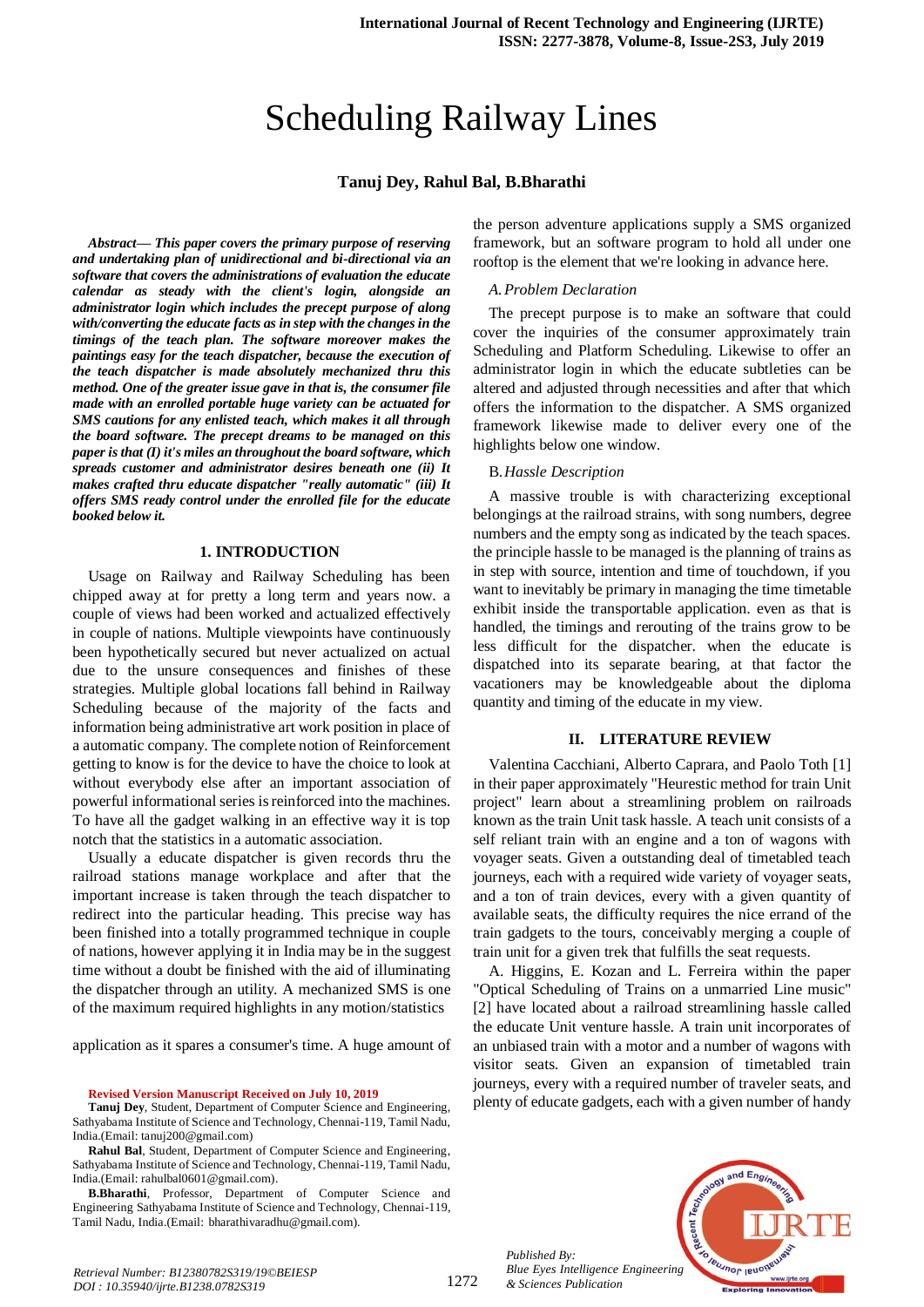seats, the issue requires the great mission of the teach devices to the outings, possibly consolidating a couple of educate unit for a given time out that satisfies the seat needs.

In the paper "consistent teach reserving: from speculation to rehearse" [3] paintings expounds at the essential results of a continual task furnished for evaluate the sensible pertinence of dispersed strategies for all the manner right down to business company progressing educate arranging. This paper covers all the lucidly proposed mind inside the theoretical appearing to making use of it dynamically outcomes. The last purpose of the venture is the improvement of an impelled choice honestly sturdy tool for assisting dispatchers paintings and for guiding them toward close to perfect everyday train re-timing, re-citing and re-directing decisions.

The makers "Wei Fang, Shengxiang Yang, Xin Yao"[4] in their paper in 2015 gift an exhaustive survey on brilliant problem fashions for rescheduling in railroad organizes thru an obvious collecting. a few every so often used fashions are depicted in detail through searching over their factors and desires. This paper moreover bases at the course of motion philosophies proposed in the composition.

The paper "educate guiding principle in single-track journey frameworks" [5] composed with the aid of "Marco Galaverna, Alberto Imovilli and Giuseppe Sciutto" rehashes the preliminary phase of an examination which is going for evaluating the presentation of single-track travel frameworks and enhancing it via methods for appropriate guiding principle structures of train jogging. right off the bat, hypothetical execution is assessed with the aid of accepting conventional undisturbed interest; this research goes for giving an arranging stage approach to affirm whether or no longer single following is cheap for a specific software.

# **III. METHODOLOGIES & RESULTS**

The primary target of the calculation is to get the railroad traces planned to artwork in a way, it really is best to the heuristic technique. The heuristic calculation should be expert to address severa models of control event and educate structures, so it thoroughly may be overseen in a sensible manner but heaps as might also need to fairly be predicted and function the choice to supervise and paintings as a minimum trains moving at an identical heading and manner. The primary necessity is to present a manual of explicit state to a summed up kingdom area of constant length. At that point the decentralization for character trains is finished with limiting the vector to a set skyline. At that aspect the request for train's development is gotten the usage of an occasion trigger the use of the halt shirking of heuristic set of regulations.[5]

The most massive three difficulties that must be routed to perform the above goals are: Ii wonderful framework administrations and diverse educate management activities have to be handled productively through the calculation, ii)the version proposed should have the potential to scale to realistic railroad tracks, iii) the calculation have to cope with activities of synchronous shifting trains.

A.Generalized United States of America illustration For each desire for any character train want to be taken, an individual us of a vector is drawn and processed. The belongings are checked from the heading of development of train in frontwards and in opposite positions. Lb and Lf

(referred to as neighborhood property) are applied to talk to person state vectors in opposite and beforehand route one after the opposite. Multiple assets are managed to pave way for the fast moving trains ahead. In the below figure,  $Lb = 2$ and  $Lf = 6$ .



**Fig 1: Mapping train location and direction of movement to resource status, relative to the 'current train'.**

As shown in Figure 1, let us assume each state vector  $(S_r)$ resources takes the values from 1, 2… R-1 resources(R). Let's consider R=3, as higher values gives us higher congestion within the resources. If we consider  $R=3$  we get  $S_r$ 

 $= \{0, 1, 2\}$ . Let's consider Nr to be total number of tracks in which Trc is trains moving towards and Trd is diverting away from current train. Since only one train can be accommodated per track  $T_{rc} + T_{rd} \leq N_r$ .

 $S_r = R - 1 - min (R-1, (N_r - W_c) Tr_c - W_d Tr_d))$  $\rightarrow$ (1)

We and Wd have an incentive among 0 to as a minimum one which recognizes the upcoming and veering trains. at the off chance that we set Wc and Wd = 1 and given that  $R = 3$ , we get at any rate tracks as empty if  $Sr = zero$  and 1 within the event that one tune is empty and more than one if R is non-empty. The progressions in Wd and Wc movements the trains inverse way less complicated than the trains comparative way.

The need of modern train is likewise taken into consideration as static. The vector of period  $(Lb + Lf +2)$ together with variety need esteem and ahead and in contrary assets +1 is taken into consideration sections of network assets. This properly worth is unaffected with the useful resource of quantity of trains or their headings. It remains equal for any better duration difficulty.

#### *A. Action and Policy Definition*

Each state vector is mapped, which takes an action which generally is binary. 0 and 1 are the states in which train takes a decision for moving ahead and halt respectively for a defined time. The decision making is repeated again and again t ill the train is in halt state.



*Published By: Blue Eyes Intelligence Engineering & Sciences Publication* 

1273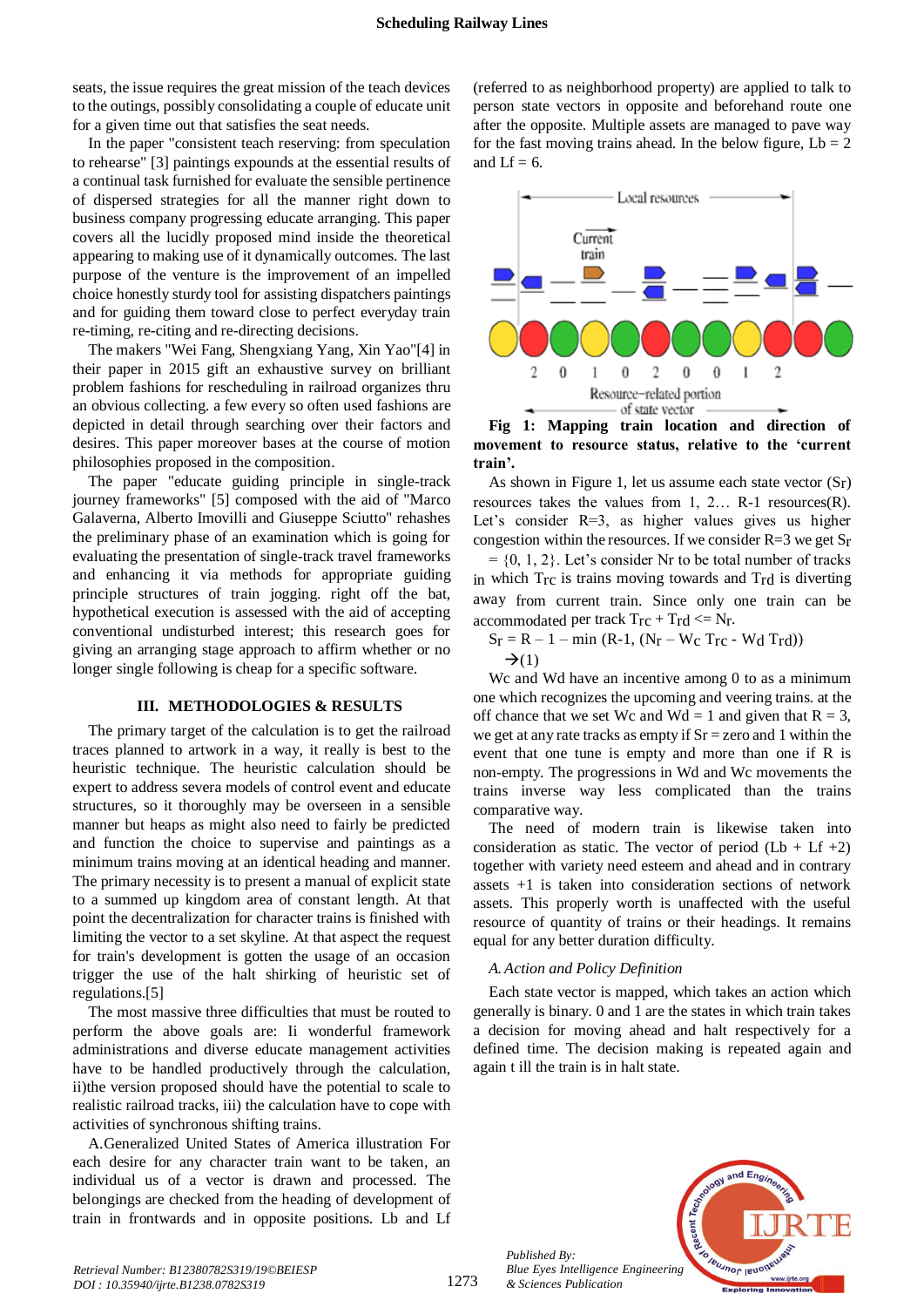

# **Fig 2: Flowchart of choosing actions where θi is in range [0, 1].**

As the above diagram (Fig 2) suggests, the greedy approach policy is used in the algorithm for the purpose of action selection. There are 2 possible actions,  $a \in \{0 : \text{move}, \ldots\}$ 1: halt} which are unique from each other. Each state action pair is connected with a

Q- value  $(x,a) \rightarrow (q,a) \rightarrow (2)$ 

The higher the Q value the higher the desirability the greedy policy chooses the greedy option with probability (1-  $\epsilon$ ). There are two modes to this (i) Exploration mode: In which the decision making is like a toss with a biased coin. (ii) Exploit mode: a further biased coin is used to take the decisions,  $q0 \sim q1$  within a threshold T. The bias is a user defined parameter  $(\alpha)$ , which is the major decision maker in choosing [6].

## *B. Objective Function and Q- values*

A few other objectives to be considered in these are reducing the delay time as much as possible to the convenience of the passenger using priority weighted delay [7]. The average of this delay is calculated by mean of all trains positioned over all stations.

J=  $1 / N r$ ,t \*  $\sum \delta r$ ,t / Pt  $\longrightarrow$  (2)

where  $\delta$  r,t is the delay for the train t, on departure from resource r, [9] Pt is the priority of the train t and  $N_{r,t}$  is given as the total number of departures given in the schedule. The above formula is used to evaluate the minimal value of J. One of the disadvantages to be overcome is that, J represents the sum of overall delay. hence the put off of one train prompts errand of different trains, and also the expense of dispose of 1 train is variable to the elective trains. In the event that we measure prizes to delays, it could make inconveniences while changing over from one to some other model. also, turn around checking is beyond the realm of imagination because of reality scene is excessively delayed. rather, keeping up objective programming as a main priority, an acclaim machine is utilized. The greatest acknowledgment level for J is prepared at  $(1+\rho)$  in which the least of J, for the intention that  $p>0$ . An applause for  $+1$  and  $-1$  is given with perceive to accomplishment (inside limit) and disappointment (impasse situation).

Fig 1: Mapping train location and direction of movement to resource status, relative to the 'current train'.The Q expense characterizes the country movement sets, which is presumably spoken to as probability of accomplishment in nation development pair. higher than going by means of the entire accumulation, a parallel charge (b) genuine is set each time situated in a given circumstance. in some undefined time later on for conclusive touch or suspend condition, E.x,a is the amount of all circumstances that gave through  $(E x, an)$ in any event as fast as, and E∗.x,a is the gigantic assortment of those that completed with progress.  $\sigma$  (x,a) speaks to protracted cutting edge situations. commendation components are created after of fulfillment and there might be concurrent training of country movement sets.

Initially, E∗.x,a measures terminal acclaim. second, a one-advance once more spread of σ (x1, an) is performed while the scene is walking. The memory keeps the most contemporary state-activity pair  $σ$  (x1, a) through each educate, and the accompanying nation movement pair situated through the equivalent instruct is set apart as a 'neighbor' (x1, a1).[9] each pair (x1, a) will have various (state M) buddies  $(x1, a1)$  for the span of a scene. The normal achievement charge  $σ$  (. X1, a1) of all M buddies administrative work a piece of the Q-Value.[9]

 $q(x1,a) = w \sigma(x1,a) + (1 - w) \sum (m=1 \text{ to } M) \sigma(x1m,$ 

a1m)/M  $\rightarrow$  (3)

Where w gives the weighting factor of any given pair between the success rate, and the average success rate of its M neighbors. Since these are not unique neighbors are more frequently observed. Updating becomes quite difficult as since only current and average values of M are required.

## *C.Description of Integrated Algorithm*

As the below figure (Fig 3) suggests, the simulator is run on various episodes with each starting with basic value of train. A list of events is created irrespective of a train is stationary or moving, and each event observes the time and resources taken and the last completed action along with its direction of movement.

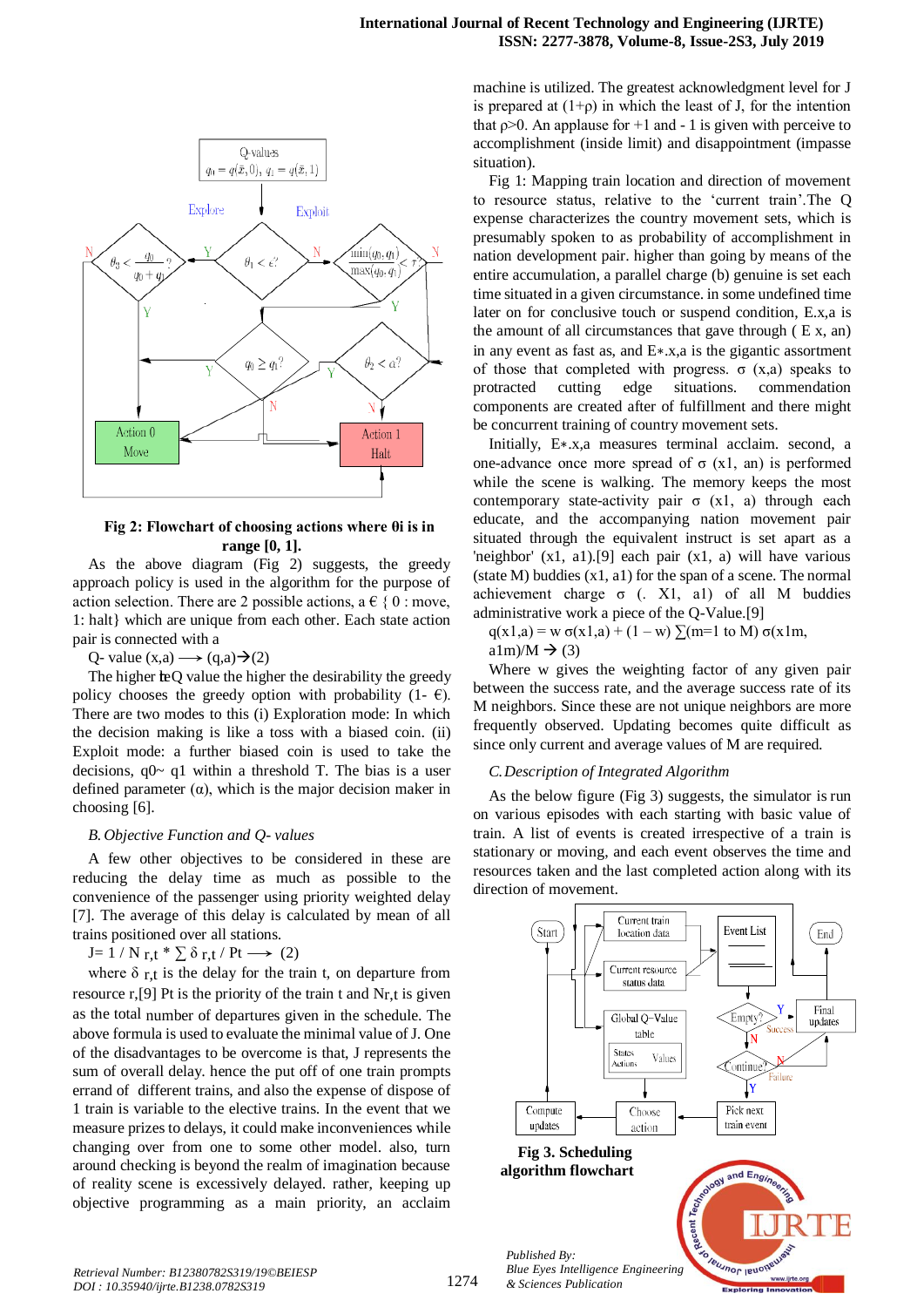at the off hazard that a educate is desk sure, the occasion handling time is the most punctual flight time possible for the educate, and invest negligible energy and through aany requirements on the takeoff time. If there ought to stand up an incidence of similar cause, it is additionally determined utilizing least separation voyaged and the speed. In each development, the maximum decreased time stamp in rundown is discovered. At a given time stamp if there may be occasion of numerous activities, they're saved going for walks in a consecutive request via save you shirking calculation as recognized in the writing. The grouping of occasions is orchestrated with the give up reason that maximum muddled assets of the trains are applied first.

The decrease the quantity of loose tracks in an asset, the better the entanglement, and the sooner the train possesses that asset. at the off danger that an event is treated as soon as, the nation vector is worked for the educate. An pastime is selected the use of the country vector, the specific Q-values, and the atypical technique for selecting if or now not to differentiate and use the mastering received up until this factor. The interest is connected thru the reproduction motor, which refreshes (I) beginning location and asset, (ii) refreshed vicinity and belongings (iii) the Q-esteem desk. The undertaking motor ensures that each one alternatives are feasible. Infeasible choices are given a punishment thru resetting the success of the u . s . a .-interest pair to zero, and turning around it. only a transferring may be invalid when you consider that give up is the fundamental situation of train. The calculation rehashes iterative until all trains arrive at their given desires efficiently or atleast till the fulfillment of a sadness condition.

## *D.SMS Alert gadget*

In each single composed framework, in which era the executives is a noteworthy problem the framework is worked with a programmed cautioning framework thru content informing. Time the board assumes significant challenge within the accomplishment of any undertaking. it's far vital to help or take away darkness from the overall populace to take into account their separate time plan to cause them to attain in advance than required for his or her arrangements. hand-held gadgets, for example, cell telephones serve the most huge project of contacting humans correctly impartial in their vicinity. consequently, there's the need to build up a framework which will join accessible belongings and get in touch with individuals via short message management (SMS) the use of GSM module. The framework engineering is appeared in decide four and it applied using SMS over circuit exchanged GSM prepare that allows the software to ship and get messages over the modem interface [8].



**Fig 4: SMS System Architecture**

A GSM module can be a devoted modem gadget or a standard GSM cell phone with a sequential, USB or Bluetooth affiliation and programming motive force to interface with a consecutive port or USB port of your pc or server as a monetarily smart reaction for sending SMS messages.

The form is to work with a database which contained the touch information of every body, for example, names and smartphone numbers, close by different information, as an example, the teach nuances, and lots of others they cope with, the begin time of each train, territory of the teach and variety of every assured.

# **IV. COMMON SHAPE**

Configuration Engineering manages the special UML [Unified Modeling language] documentations for the execution of task. The beneath format graph (Fig five) speaks to the inward planning unit getting equipped device, in which give up clients get suggested with the useful resource of the booking unit. whilst the train manner has been selected by means of manner of the teach dispatcher, it's miles refreshed to the planning unit and relying at the lighting fixtures sign device element the device went through the passage and transferred to the cloud. every enrolled end clients can get the replace from the cloud and plan their timetable as needs be.



*Published By:*

*& Sciences Publication*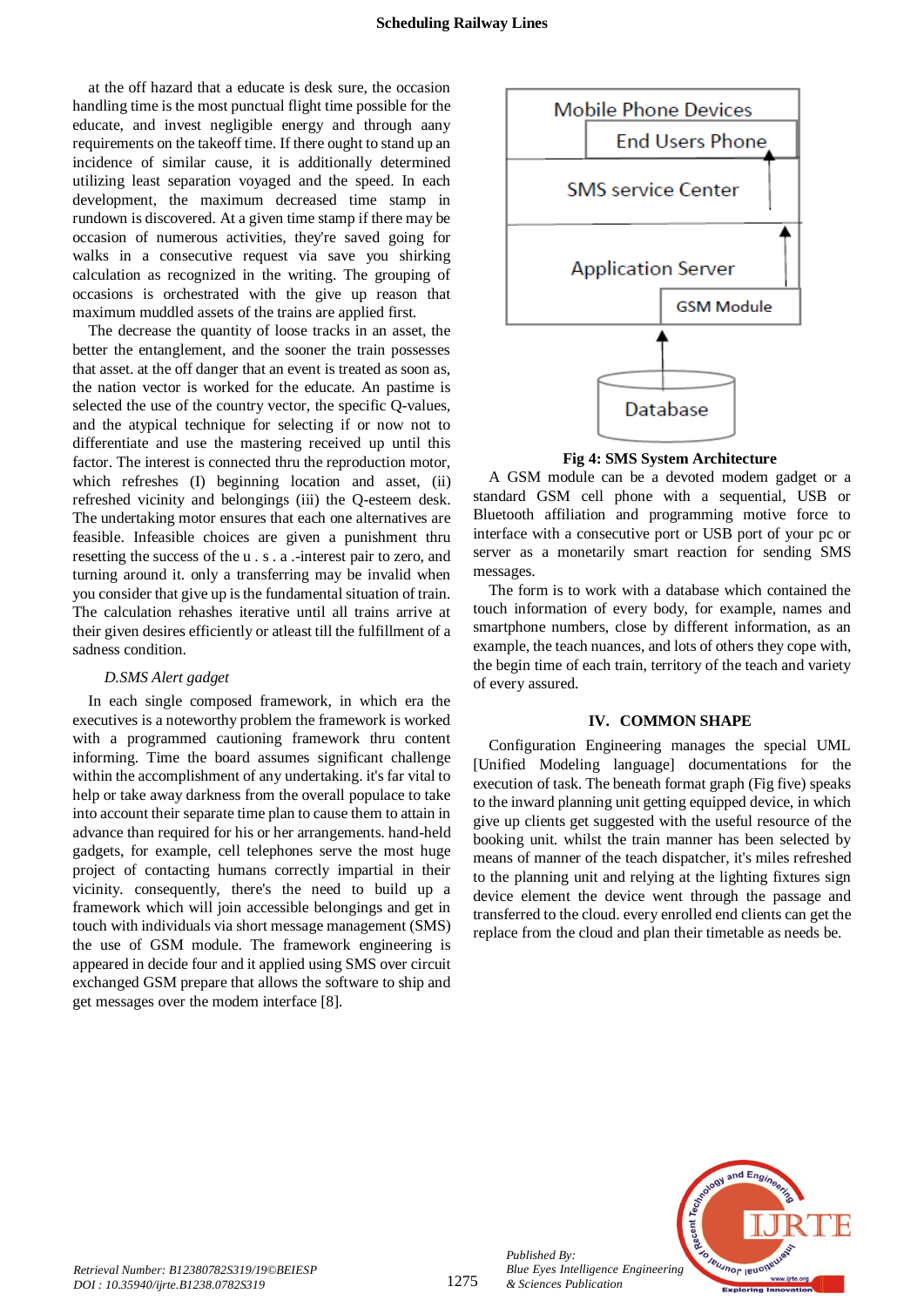#### **International Journal of Recent Technology and Engineering (IJRTE) ISSN: 2277-3878, Volume-8, Issue-2S3, July 2019**



# *A.Use Case Diagram*

Use case graphs are considered for irregular state essential examination of a structure. Thusly, when the necessities of a structure are bankrupt down the functionalities are gotten being used cases. Toward the day's end, we can say that utilization cases are just the system functionalities and use cases are the on-screen characters who can speak with the structure. The on-screen characters can be human client or may be some inward or outside applications.



**Fig 6: Use case notation of the system design where the actors can update their respective task and make the scheduling process more efficient.**

The above use case diagram (Fig 6) incorporates the

fully-fledged system. each actor has their applicable task, wherein admin can get get entry to thru the all principal manner like Login & Registration details, replace, and perspectives. If any changes that made unknowingly through the controller or person then admin could make this efficient and permits them to reschedule it again.

# *B.Activity Diagram*

revel in of techniques.

Activity is a particular operation of the system.



**Fig 7: This activity life cycle circulates the whole process from the beginning to end of the scheduling unit.** motion isn't always used for imagining dynamic nature of a shape but they are furthermore used to accumulate the executable device with the aid of using forward and making

## **V.RESULTS AND DISCUSSIONS**

Deliver us a threat to reflect onconsideration on a nonexistent condition with eight trains and five stations. four trains shifting located at A, transferring left to proper, at the same time as others are situated in E, transferring in inverse route because the discern (Fig eight) recommends. every station has 4 parallel tracks and there can be single track between stations. As appeared in under figure (Fig 9) each line demonstrates the improvement of a train. The even tendencies are stops, and vertical are developments of train. the extent dabbed strains display particular tracks internal station assets, and no sturdy strains are general to cowl inner these tracks.

*Published By: Blue Eyes Intelligence Engineering & Sciences Publication* 



1276